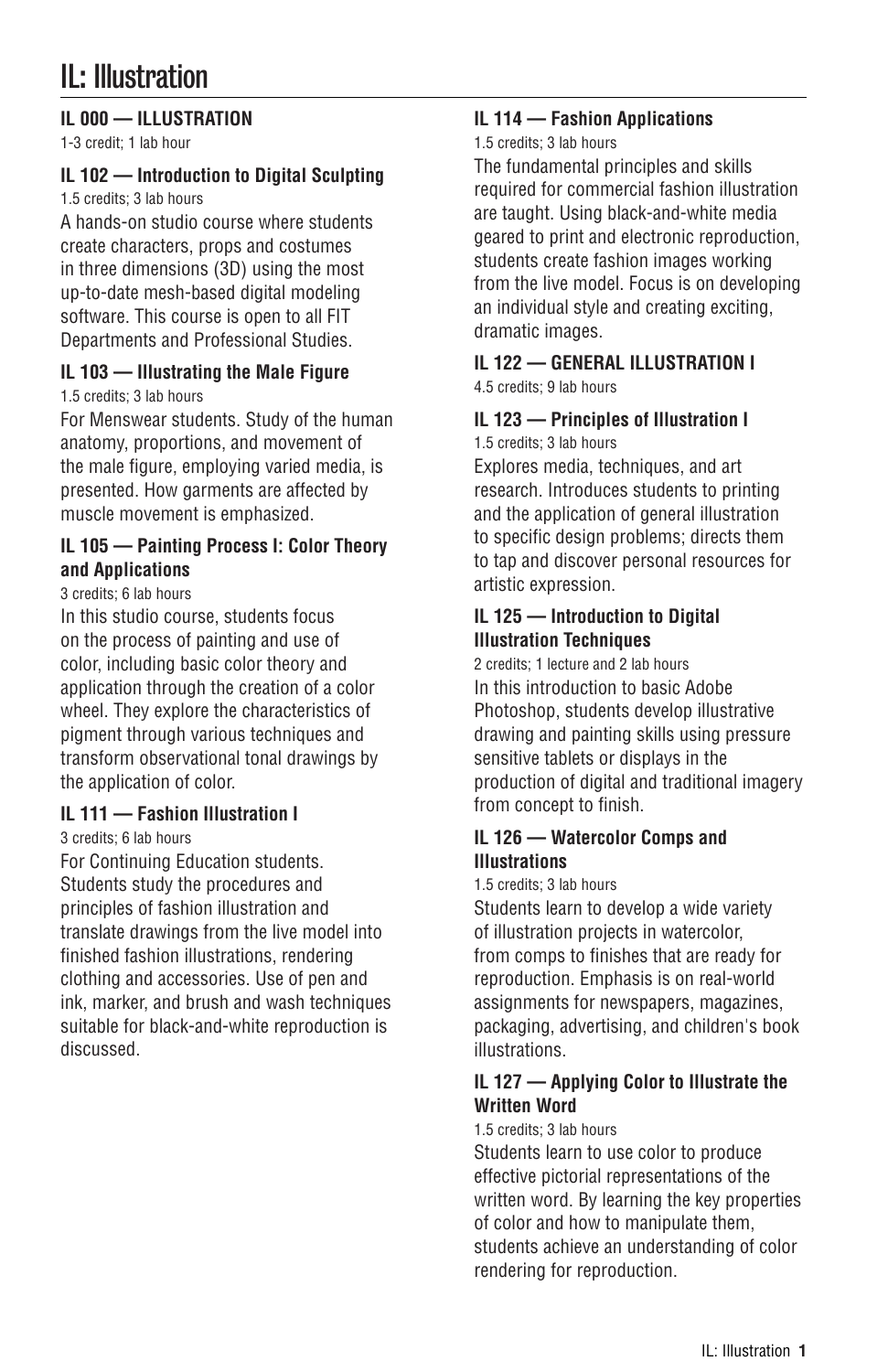### **IL 128 — Perspective Drawing, Composition, and Concept**

1.5 credits; 3 lab hours Students learn to apply perspective drawing, composition, and conceptualization as a means of developing visual communication skills.

# **IL 133 — Anatomical Life Drawing for the Illustrator I**

2 credits; 1 lecture and 2 lab hours This introductory course in anatomy and life drawing focuses on the skeletal and muscular systems of the body in order to understand the human form and its proportions, contours, and characteristic periphery of movement.

# **IL 143 — Fashion Drawing I**

2 credits; 4 lab hours

For Continuing Education students. Drawing from the fashion model. Emphasizes line drawing in charcoal, conte, and other blackand-white media.

# **IL 153 — Drawing Foundation I**

3 credits; 6 lab hours

Students develop the ability to draw from observation, including human anatomy. They explore drawing techniques to integrate line, tone and composition. They merge drawing on location with studio drawing and reference materials, as well as maintain a sketchbook for class work and personal development.

# **IL 154 — Drawing Foundation II**

3 credits; 6 lab hours

Through advanced study of the nude and clothed figure at rest and in motion, in the studio and on location, students apply their understanding of anatomy, complex compositions, and use diverse drawing media to complete various assignments. Students develop a sketchbook for class work and personal development. Prerequisite(s): IL 153.

# **IL 161 — Illustration Process I**

3 credits; 6 lab hours

This course establishes fundamentals of pictorial language, critical thinking, composition, and rendering skills. Students use traditional drawing, painting and 3D media techniques to complete projects and develop the work habits necessary to execute successful thumbnail sketches to comprehensive illustrations. Students produce a sketchbook for class work and personal development.

# **IL 162 — Illustration Process II**

3 credits; 6 lab hours

Through conceptual and picture-making skills with an emphasis on the application of linear and tonal perspective, students explore complex compositions, narratives and metaphor. A range of traditional media is explored, and the integration of digital media is introduced. Students maintain a sketchbook for class work and personal development.

Prerequisite(s): IL 161.

**IL 171 — Accessory/Figure Composition** 1 credit; 2 lab hours

### **IL 172 — Accessory/Figure Composition** 1 credit; 2 lab hours

# **IL 181 — The Essence of Comic Art**

2 credits; 1 lecture and 2 lab hours Cultivates the unique graphic style in magazine cartooning, political cartoons, and comic book characters, stressing satire, whimsy, fantasy, and humor. Students develop the ability to succinctly express a comic point of view.

# **IL 183 — Comic Book Illustration**

2 credits; 1 lecture and 2 lab hours For Continuing Education students. This course addresses the professional process of creating comic book illustration, from character design to panel-to-panel continuity and story development. It focuses on sequential illustration as it applies to visual storytelling in comics.

# **IL 184 — Introduction to Airbrush**

1.5 credits; 3 lab hours

Students learn the mechanics of the airbrush instrument in order to explore creative techniques used in illustration.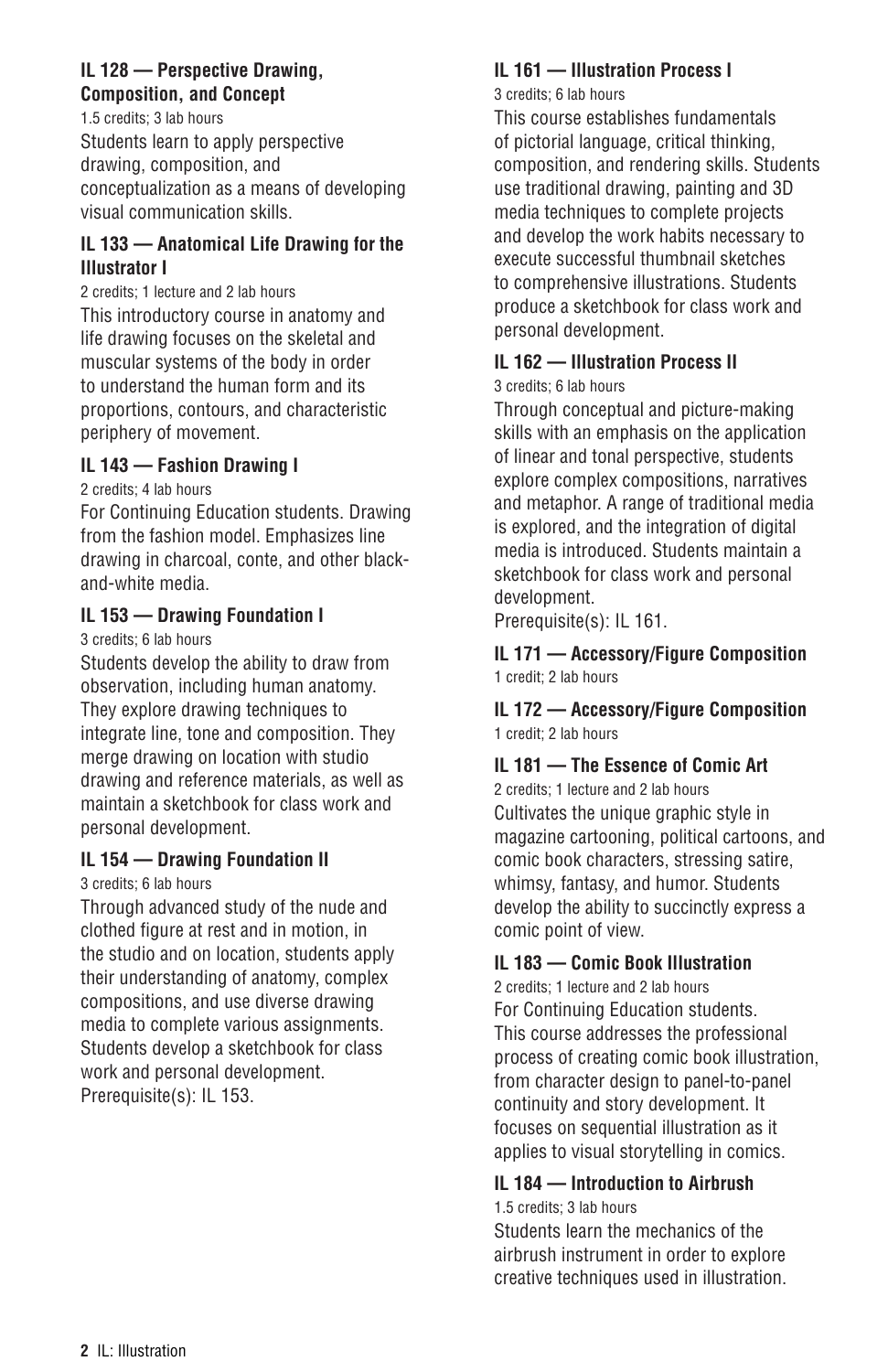### **IL 201 — Painting Process III: Figure as Visual Communication**

3 credits; 6 lab hours

Students expand their painting skills to complete professional assignments. They employ complementary color schemes, perspective and composition and design principles to create the illusion of three dimensional form, texture, space and light, and work from live models and photo reference, integrating digital technology with traditional media. Prerequisite(s): IL 272.

# **IL 221 — GENERAL ILLUSTRATION II**

4.5 credits; 9 lab hours

#### **IL 222 — GENERAL ILLUSTRATION III** 3 credits; 6 lab hours

### **IL 261 — The Italian Way: Lessons from the Masters for Our Time**

#### 2.5 credits; 4 lecture hours

Offered in Florence, this course introduces students to aspects of Italian art and culture that affect their aesthetic and pragmatic points of view as artists. Emphasizes the relationship among the concepts, materials, and techniques used by the masters, and its relevance to today's artist. Approximately five weeks in June/July.

Prerequisite(s): two semesters of History of Art and Civilization courses.

# **IL 262 — Pictorial Problem Solving**

3 credits; 6 lab hours

Students build upon their conceptual skills to execute finished concepts and resolve the specifications of professionally-oriented assignments. Using traditional and digital skills and employing reference materials, students create illustrations that effectively communicate ideas. The business of illustration is explored, including ethics, marketing, and web presence. Prerequisite(s): IL 162.

### **IL 263 — Advanced Pictorial Problem Solving**

#### 3 credits; 6 lab hours

Students continue to build upon their conceptual skills, to execute finished concepts and resolve the specifications of professionally-oriented assignments. Using traditional and digital skills and employing reference materials, they create illustrations that effectively communicate ideas. The business of illustration is explored, including ethics, marketing, and web presence.

Prerequisite(s): IL 262.

# **IL 264 — Visual Interpretation**

3 credits; 6 lab hours

Students learn to define and express the essence of subject matter in Illustration. They explore drawing, painting, line, tone, shape, color and composition to develop their own style of visual expression. They discern gesture and movement of the figure using traditional media and conceptual techniques to develop visual communication skills and personal style. Prerequisite(s): IL 154.

### **IL 265 — Advanced Visual Interpretation** 3 credits; 6 lab hours

Students focus on the refinement of their interpretative and technical skills to create advanced illustrations from reference materials and observation. They create imagery through a personal interpretive approach to illustrate specific professionally orientated assingnments, and develop a cohesive style.

Prerequisite(s): IL 264.

### **IL 272 — Illustration Rendering Techniques**

### 1.5 credits; 3 lab hours

This painting course focuses on rendering realistic imagery while building on students' color application skills. Students learn to develop accurate facsimiles of photo images by creating visual illusions of 3D on twodimensional surfaces with color, shadow, depth, mood, texture, and form. Prerequisite(s): IL 127 or IL 105.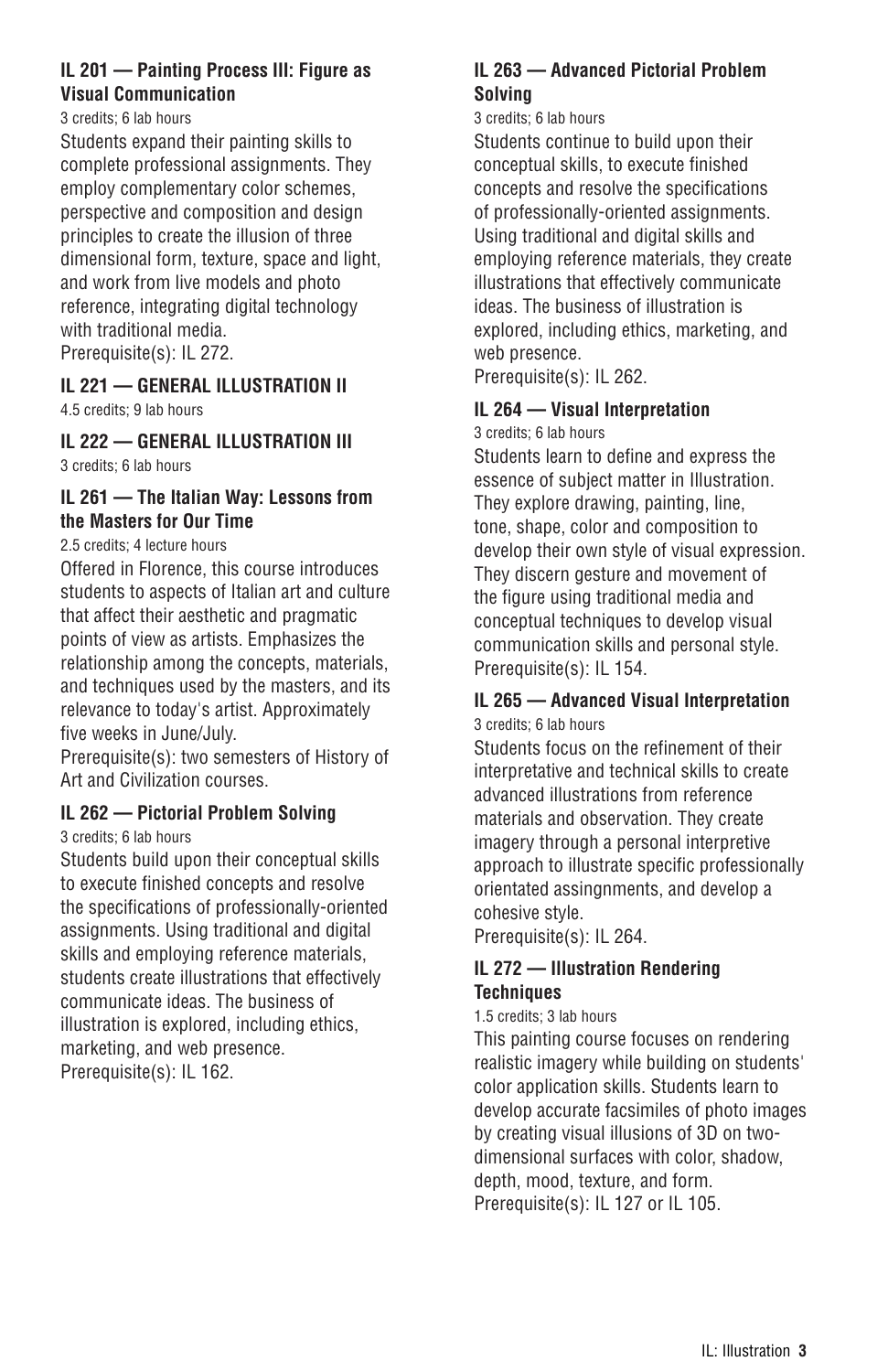# **IL 299 — Independent Study in Illustration**

1-3 credit

Prerequisite(s): a minimum 3.5 GPA and approval of instructor, chairperson, and dean for Art and Design.

# **IL 302 — Drawing for Animation I**

2 credits; 1 lecture and 2 lab hours Students learn to draw for animation by developing skills through quick gestural action analysis as well as traditional figure drawing techniques. Creation of character interaction, backgrounds, layouts, storylines, staging, and theatrics is emphasized.

# **IL 303 — Drawing for Animation II**

1.5 credits; 3 lab hours

Advanced drawing for animation preparation by drawing the nude and costumed model, focusing on gestural analysis of the figure. The understanding of continuity in storytelling and character development is emphasized through the correlation of color, lighting, media, music, and cultural influences. Students keep a sketchbook/journal. Prerequisite(s): IL 302.

#### **IL 304 — Foundations of Visual Expression for Storyboard and Concept Art I**

3 credits; 1 lecture and 4 lab hours For students not majoring in Illustration. Students are introduced to illustration topics that can be applied to filmmaking and other visual communication areas. These include anatomy, figure drawing, motion mechanics, perspective drawing and composition.

### **IL 305 — Foundations of Visual Expression for Storyboard and Concept Art II**

3 credits; 1 lecture and 4 lab hours

For students not majoring in Illustration. In this foundation course, students improve their artistic proficiency through drawing and painting from observation of the human form. Color theory and composition applied to filmmaking and other visual communication areas is also covered. Prerequisite(s): IL 304.

# **IL 306 — Visual Storytelling for Evolving Media I**

### 3 credits; 6 lab hours

Using sequential storytelling concepts and technologies, students create stories that move in time and space. They work in teams to complete projects including writing, short animations, app design, picture e-book designs and animated graphic novels. Demonstrations of new media and industry-partnered projects are incorporated througout the semester. Prerequisite(s): IL 377.

# **IL 321 — Digital Sketching and Comping for the Illustrator**

1.5 credits; 3 lab hours

Using Adobe Photoshop, students learn to create digital artwork and type; make selections; file, retrieve, scan, print, edit, and retouch photography and artwork; and manipulate, color, and combine images in order to produce high-quality sketches and comprehensives.

Prerequisite(s): PH 272.

# **IL 323 — Adobe Illustrator for the Illustrator**

2 credits; 1 lecture and 2 lab hours This course builds on the student's knowledge of vector-based drawing, bitmap-based applications, and basic digital typography and design. Illustrative skills are synthesized with typography and design in order to enhance visual problem-solving abilities as well as opportunities for artistic expression.

Prerequisite(s): IL 125 and CD 201.

# **IL 324 — Digital Painting for the Illustrator**

# 1.5 credits; 3 lab hours

Adobe Photoshop and Corel Painter are used to apply traditional painting and drawing techniques in a digital format. Students learn how to modify the interface using the Power User's method to work more efficiently. They are encouraged to use these programs to experiment stylistically. Prerequisite(s): IL 125.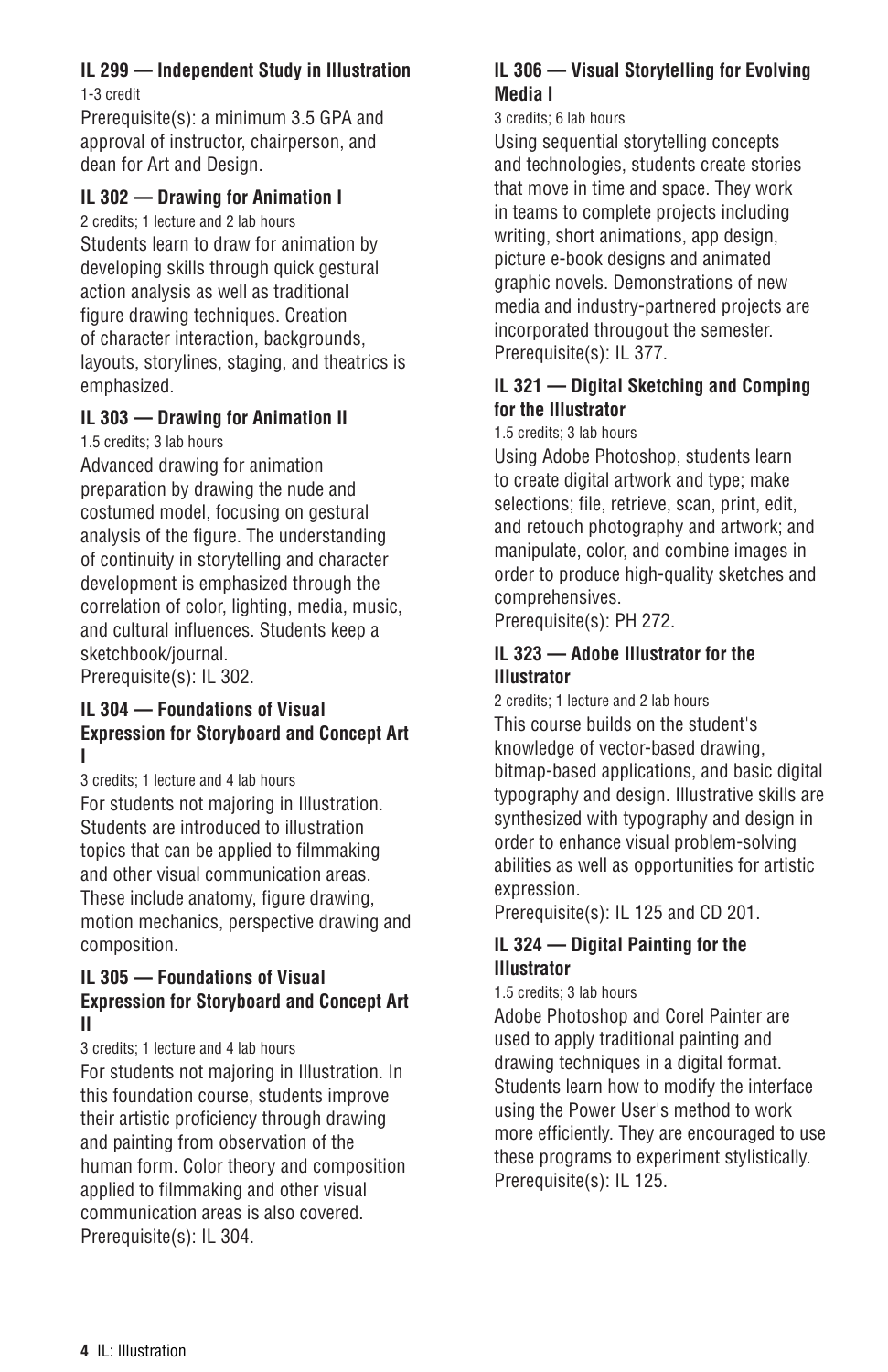# **IL 325 — Digital Illustration Techniques**

3 credits; 6 lab hours

This course emphasizes the integration of traditional illustration skills and techniques with the application of digital technology. Students expand upon software proficiencies, in combination with traditional picture-making techniques, to develop evocative and visually compelling digital illustrations geared to specific commercial markets.

Prerequisite(s): IL 125.

# **IL 326 — Traditional Painting Media: Methods and Materials**

3 credits; 6 lab hours

This course emphasizes the integration of traditional illustration skills and techniques with the application of digital technology. Students expand upon software proficiencies, in combination with traditional picture-making techniques, to develop evocative and visually compelling digital illustrations geared to specific commercial markets.

Prerequisite(s): IL 201.

# **IL 362 — The Illustrator's Heritage I**

3 credits; 2 lecture and 2 lab hours Combines a survey of decorative artists and illustration (late 19th to early 20th century) with visits to museums, galleries, designers' showrooms, and studios. Students complete illustration projects based on lectures and drawings from a model. (G6: Arts) Prerequisite(s): IL 201.

# **IL 364 — The Illustrator's Heritage II**

3 credits; 2 lecture and 2 lab hours Continues a survey of various aesthetic influences on illustrators from the early 1900s to the present. Course is enriched by guest speakers, films, museum visits, and field trips. Students complete illustration projects based on lectures and drawings from the model.

Prerequisite(s): IL 362.

# **IL 374 — Book Illustration I**

1.5 credits; 3 lab hours

Develops skills in interpreting a manuscript or story and creating visual images. The application of various techniques and materials is explored. (G6: Arts) Prerequisite(s): IL 362.

# **IL 375 — Book Illustration II**

1.5 credits; 3 lab hours

Explores aspects of book illustration, with emphasis on specific imagery for specialized areas such as children's books, science fiction, and juvenile. Emphasis is on professional procedures and portfolio preparation.

Prerequisite(s): IL 374.

# **IL 376 — Fantasy and Science Fiction Illustration**

2 credits; 1 lecture and 2 lab hours Students explore this genre of illustration through consideration of art, film, novels, and mythology to develop the creative skills necessary to produce images that rely on the imagination, and the extrapolation and integration of visual reference.

# **IL 377 — Book Illustration**

3 credits; 6 lab hours

This course explores both traditional and contemporary approaches to book illustration, including the creation of children's books, young adult books, and graphic novels. Through class projects, students are introduced to essential business practices and procedures. They conceive, design and illustrate their own manuscripts geared to sell in the publishing market.

# **IL 378 — Stylistic Illustration**

3 credits; 6 lab hours

In this course, students develop their unique and personal illustrative style of visual expression and communication. Through professionally-orientated illustration assignments including written material for book, editorial and advertising assignments, they explore diverse media and integrate traditional and digital skills. Prerequisite(s): IL 264.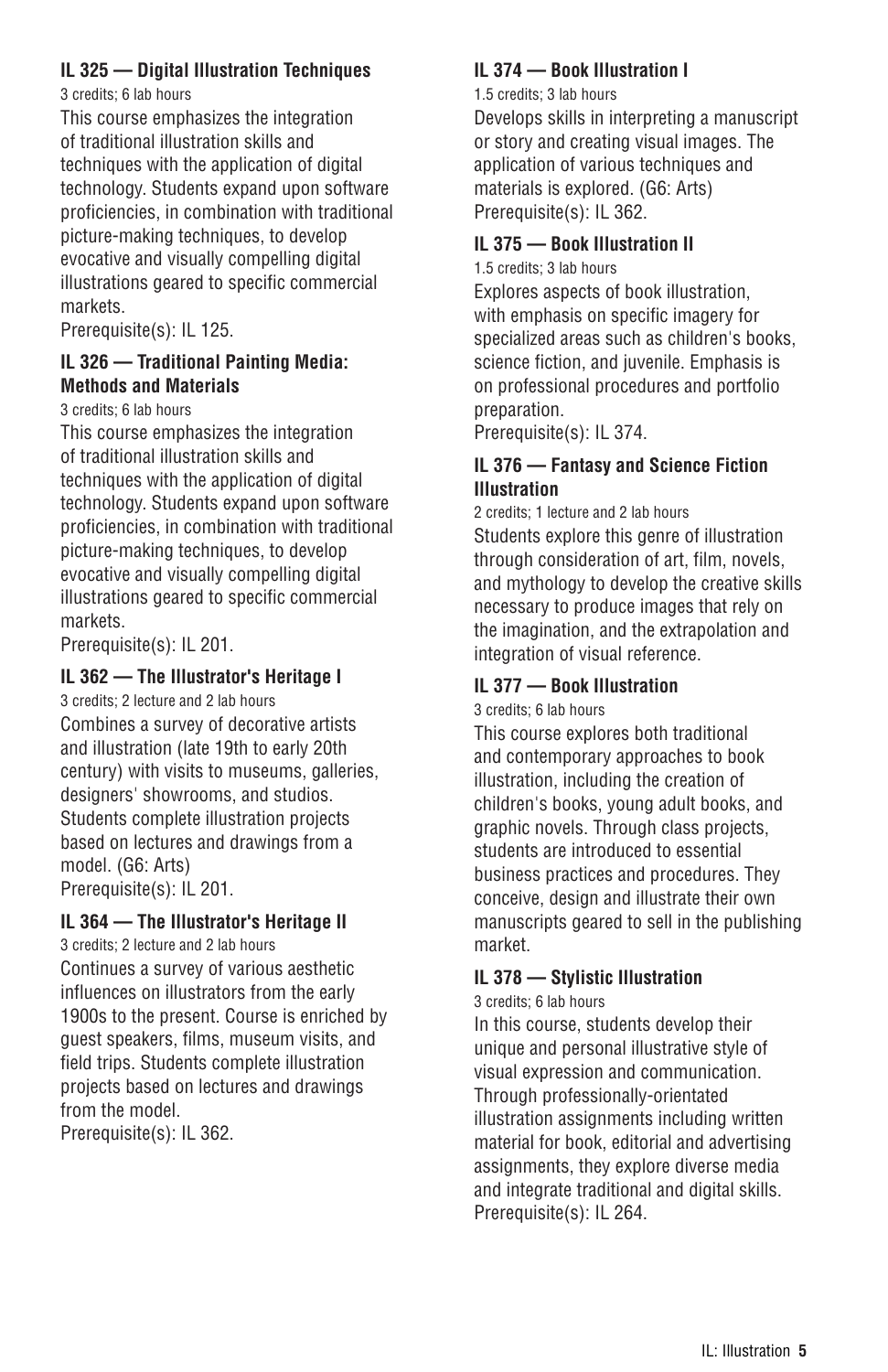# **IL 379 — Illustrating the Written Word**

3 credits; 6 lab hours

This course focuses on students' interpretation of the written word as a means to illustrate professionally-oriented assignments and resolve visual problems. They incorporate comprehensive research using traditional and digital skills in conjunction with conceptual processes to produce unique ideas and effective illustrations.

Prerequisite(s): IL 377.

# **IL 383 — Advanced Drawing and Composition: The Personal View**

3.5 credits; 1 lecture and 5 lab hours Students acquire special drawing techniques to provide new ways of perceiving subjects. Emphasis is on complex projects (multiple figures in background) and research. Prerequisite(s): IL 382.

# **IL 385 — Illustrating for Contemporary Media II: Images in Sequence**

2 credits; 1 lecture and 2 lab hours Students apply their traditional drawing skills to conceptualize, compose, and render imaginative storyboard applications for comic books, television, films, video games, and the web. Students work from scripts and learn to think in terms of time and space to create memorable and believable sequential illustrative imagery. Prerequisite(s): IL 384.

# **IL 389 — Materials and Techniques II: Mixed Media, Including Photography**

2 credits; 4 lab hours Examines the range of unusual and experimental media available to the illustrator. Enlarges and develops students' personal techniques as it explores experimental options. Prerequisite(s): IL 388.

# **IL 402 — Illustrating for the Moving Image I: The Storyboard**

3 credits; 1 lecture and 4 lab hours For students not majoring in Illustration. This course covers key aspects of sequential storyboard drawing and painting for the moving image. It addresses composition and narrative content using appropriate graphic tools and media, such as pencil, marker, pen and/or brush and ink, watercolor, gouache, acrylic, and oils. Prerequisite(s): IL 305.

# **IL 404 — Illustrating for the Moving Image II: Concept Art and Character Design**

3 credits; 1 lecture and 4 lab hours For students not majoring in Illustration. Students study the methods of researching period details such as environment, architecture, costume, and weaponry. They learn extrapolative techniques used in genres such as fantasy and science fiction in which the artist must visualize places, characters, objects, and technologies that do not exist.

Prerequisite(s): IL 402.

# **IL 405 — Visual Storytelling for Evolving Media II**

3 credits; 6 lab hours

Students continue to work on projects started in IL 306, or begin new projects to produce a piece of sequential art demonstrating a personal style and vision. They adopt new technologies and techniques befitting their projects. Work is done in teams or individually. Prerequisite(s): IL 306.

# **IL 461 — Illustration Workshop**

3 credits; 6 lab hours

Exposes students to the working world by assigning actual client-generated projects. Students become familiar with standard business practices including client approval, bookkeeping systems, work schedules, and billing procedures. Reproduction-ready artwork is ultimately delivered to the client. Prerequisite(s): IL 378 or IL 379 or IL 377.